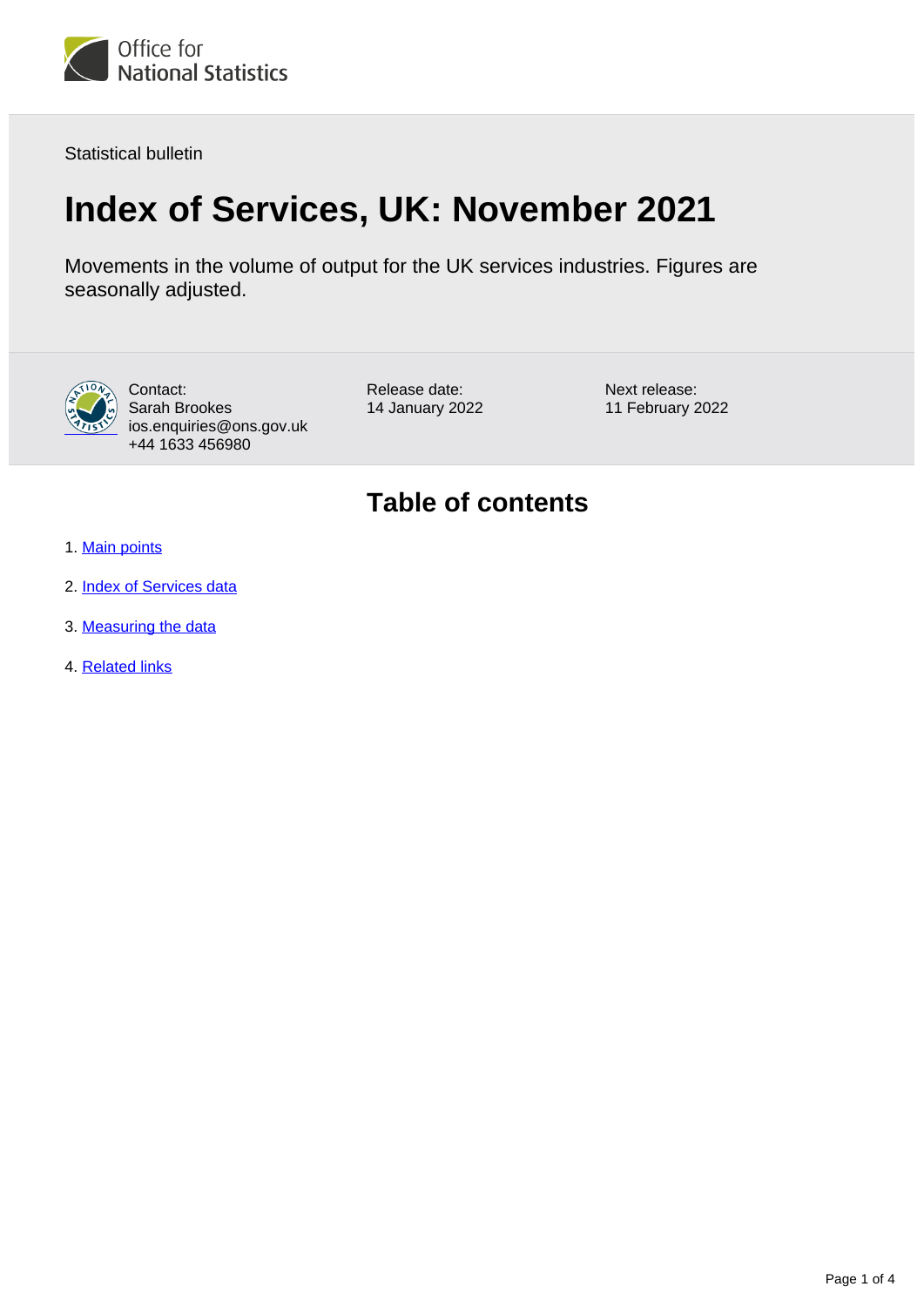## <span id="page-1-0"></span>**1 . Main points**

- Monthly services output grew by 0.7% between October 2021 and November 2021 to reach a level that is 1.3% above February 2020, the last month of "normal" trading conditions prior to the coronavirus (COVID-19) pandemic.
- There were rises in 11 of the 14 sectors in the Index of Services. The largest contribution to growth was from professional scientific and technical activities, which contributed 0.2 percentage points to growth in the Index of Services; there were no notable falls.
- Transport and storage provided the second largest contribution to growth, with postal and courier activities and warehousing and support activities for transportation seeing increases, linked to reported stronger than usual retail sales around Black Friday.
- Services output for the three months to November 2021 rose by 1.3% compared with the three months to August 2021. Over this period, the largest contributor was human health and social work activities, which grew by 3.3%.
- 8 of the 14 services sub sectors have now surpassed their pre-pandemic levels, with the largest increase from February 2020 being human health and social work activities (12.0%), whereas other service activities which includes hairdressers and other beauty treatments, remain 20.8% below their pre COVID-19 level.
- The coronavirus pandemic and other events have changed output in the services industries, although each sector has been affected differently; for further and detailed analysis of the effect on our monthly Index of Services estimate, please see our article [GDP monthly estimate, UK: November 2021](https://www.ons.gov.uk/releases/gdpmonthlyestimateukNovember2021), which was published on 14 January 2022.

## <span id="page-1-1"></span>**2 . Index of Services data**

#### [Index of Services time series](https://www.ons.gov.uk/economy/economicoutputandproductivity/output/datasets/indexofservices)

Dataset | Dataset ID: IOS1 | Released 14 January 2022 Monthly movements in output for the services industries: distribution, hotels and restaurants; transport, storage and communication; business services and finance; and government and other services.

[Monthly Business Survey turnover of services industries](https://www.ons.gov.uk/economy/economicoutputandproductivity/output/datasets/monthlybusinesssurveymbsturnoverofservicesindustries)

Dataset | Released 14 January 2022 Monthly Business Survey services industries' total turnover - current price and non-seasonally adjusted, UK.

[Index of Services, main components and sectors to four decimal places](https://www.ons.gov.uk/economy/economicoutputandproductivity/output/datasets/indexofservicesandmaincomponentsto4dp)

Dataset | Released 14 January 2022

Monthly historical movements in output for services and their industry components, by chained volume indices of gross-value added, UK.

### [Index of Services revisions triangles](https://www.ons.gov.uk/economy/economicoutputandproductivity/output/datasets/indexofservicesrevisionstriangles)

Dataset | Released 14 January 2022 Monthly chained volume indices in gross-value added for services and its main components.

All data related to the Index of Services are available on the [Related data page.](https://www.ons.gov.uk/economy/economicoutputandproductivity/output/bulletins/indexofservices/november2021/relateddata)

## <span id="page-1-2"></span>**3 . Measuring the data**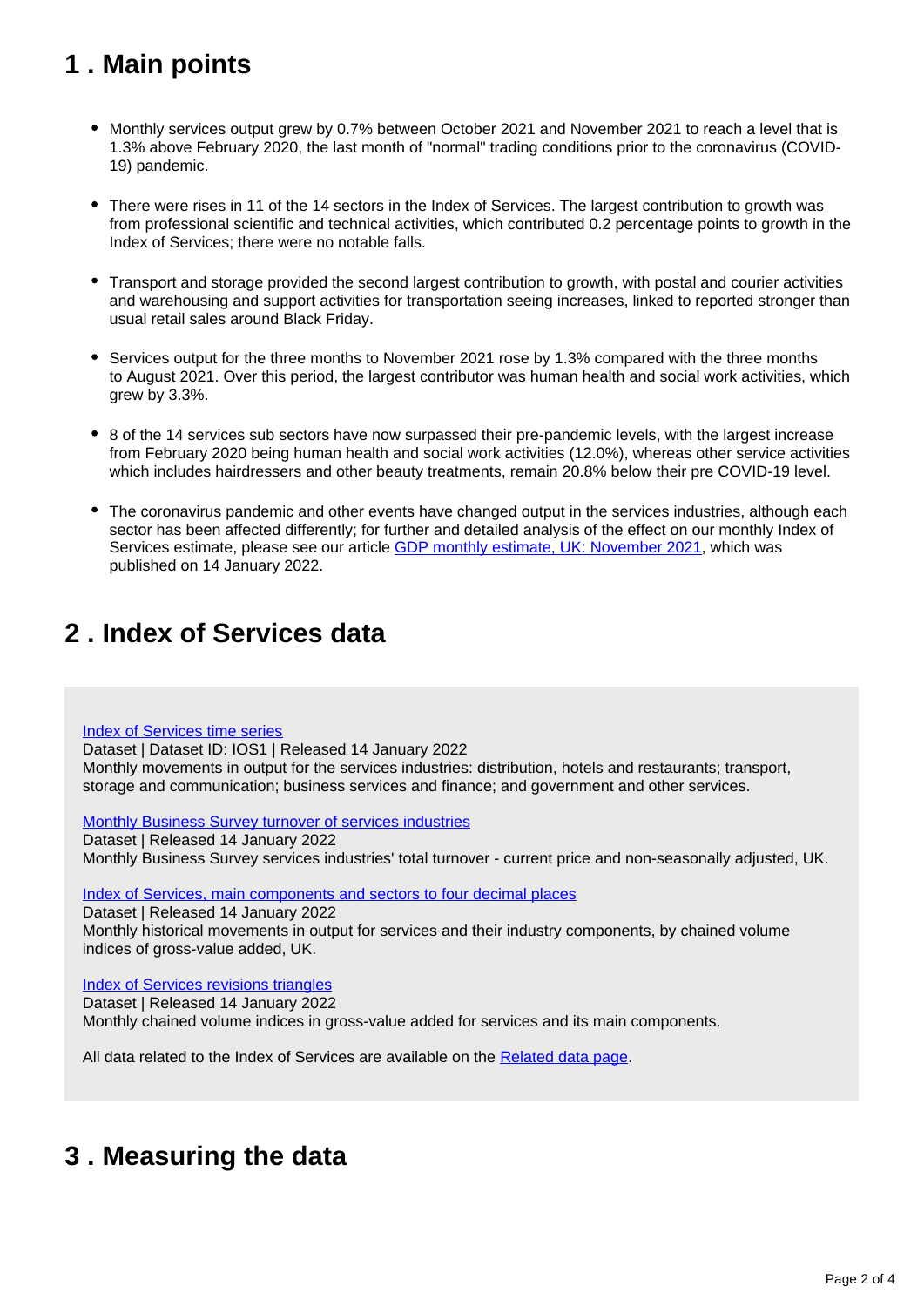### **Data sources and collection**

The Index of Services (IoS) is compiled using data from several different sources:

- ONS: Monthly Business Survey (44.4%)
- ONS: Retail Sales Inquiry (6.4%)
- ONS: Government Expenditure (20.1%)
- ONS: Households' Expenditure (15.3%)
- ONS: Finance Expenditure (7.8%)
- Other (5.9%)

The Monthly Business Survey (MBS) data are published alongside this release in MBS turnover in services **industries** 

Data relating to the retail industry are broadly comparable with [Retail sales, Great Britain: November 2021,](https://www.ons.gov.uk/businessindustryandtrade/retailindustry/bulletins/retailsales/november2021) published on 17 December 2021.

For further information on what is included within Other, please see the **GDP(o)** data sources catalogue.

The percentage of each data source is based on their gross-value added weight. The [GDP\(o\) methods and](https://www.ons.gov.uk/economy/economicoutputandproductivity/output/methodologies/indexofservicesios)  [sources pages](https://www.ons.gov.uk/economy/economicoutputandproductivity/output/methodologies/indexofservicesios) provide more information on the data that underpin these statistics; of particular note is the GDP(o) [data sources catalogue](https://www.ons.gov.uk/economy/grossdomesticproductgdp/datasets/gdpodatasourcescatalogue).

From February 2018, value-added tax (VAT) data have also been included across 64 production industries for small- and medium-sized businesses. For more information, see VAT turnover data in national accounts: [background and methodology.](https://www.ons.gov.uk/economy/grossdomesticproductgdp/methodologies/vatturnoverdatainnationalaccountsbackgroundandmethodology)

### **Quality and methodology**

More quality and methodology information on strengths, limitations, appropriate uses, and how the data were created is available in the [Index of Services QMI.](https://www.ons.gov.uk/economy/nationalaccounts/uksectoraccounts/methodologies/indexofservicesqmi)

### **Coronavirus (COVID-19)**

The Office for National Statistics' (ONS) Monthly Business Survey (MBS) is fully online, meaning that business owners can log on from any location and submit their data at an appropriate time. Most other data in the IoS come from within the ONS and therefore will be less impacted than survey data.

Our latest data and analysis on the impact of coronavirus (COVID-19) on the UK economy and population is now available on a [new coronavirus web page.](https://www.ons.gov.uk/peoplepopulationandcommunity/healthandsocialcare/conditionsanddiseases) This will be the hub for all special coronavirus-related publications, including the fortnightly Business Impact of Coronavirus (COVID-19) Survey (BICS).

The ONS has released a [public statement](https://www.ons.gov.uk/news/statementsandletters/covid19andtheproductionofstatistics) on COVID-19 and the production of statistics. If you have specific queries, you can [email the Media Relations Office.](mailto:media.relations@ons.gov.uk)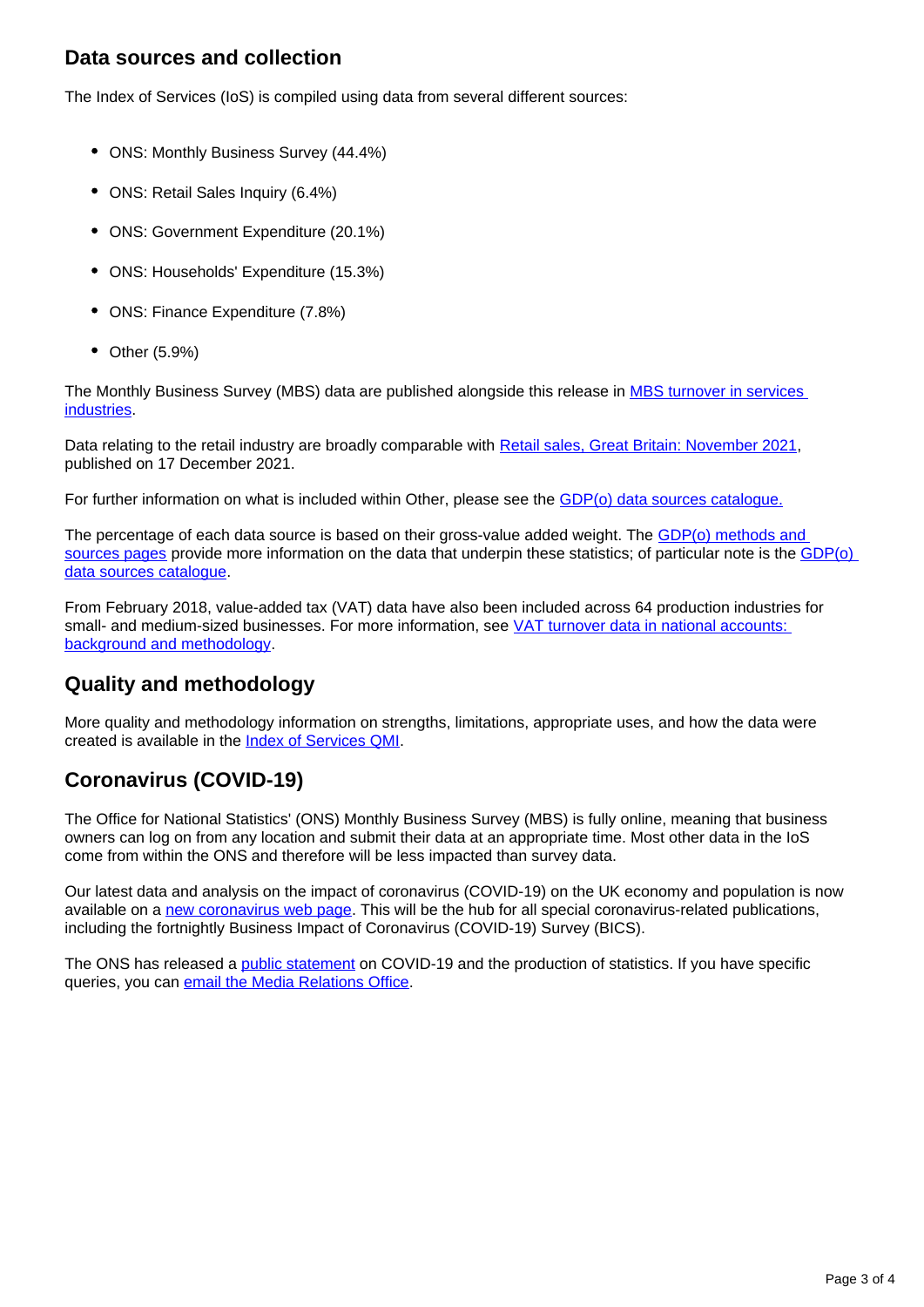### **Economic statistics governance after EU exit**

Following the UK's exit from the EU, new governance arrangements are being put in place that will support the adoption and implementation of high-quality standards for UK economic statistics. These governance arrangements will promote international comparability and add to the credibility and independence of the UK's statistical system.

At the centre of this new governance framework will be the new National Statistician's Committee for Advice on Standards for Economic Statistics (NSCASE). NSCASE will support the UK by ensuring its processes for influencing and adopting international statistical standards are world leading. The advice NSCASE provides to the National Statistician will span the full range of domains in economic statistics. This includes the National Accounts, fiscal statistics, prices, trade, and the balance of payments and labour market statistics.

There is **[further information about NSCASE](https://uksa.statisticsauthority.gov.uk/news/vacancy-chair-to-the-committee-nscase/)** available to view.

## <span id="page-3-0"></span>**4 . Related links**

#### [A comparison between official estimates of UK output and diffusion indices](https://www.ons.gov.uk/economy/nationalaccounts/uksectoraccounts/compendium/economicreview/october2019/comparingonsseconomicdatawithihsmarkitandcipspurchasingmanagersindexsurveys)

Article | Released 21 October 2019

The level of correlation between the Office for National Statistics' (ONS) data and the IHS Markit and Chartered Institute of Procurement and Supply Purchasing Managers' Indices.

### [GDP monthly estimate, UK: November 2021](https://www.ons.gov.uk/releases/gdpmonthlyestimateuknovember2021)

Bulletin | Released 14 January 2022

Gross domestic product (GDP) measures the value of goods and services produced in the UK. It estimates the size of and growth in the economy and includes the Index of Production (IoP), Index of Services (IoS) and construction output in Great Britain.

#### [Services sector performance, UK: 2008 to 2018](https://www.ons.gov.uk/economy/economicoutputandproductivity/output/articles/servicessectoruk/2008to2018)

Article | Released 2 April 2019

The article details the changes that have taken place in the UK services sector from 2008 to 2018. It also looks at the differences between public sector-dominated sectors and the rest of the Index of Services (IoS), and compares the growth of individual IoS sectors in more detail.

### [Index of Production, UK: November 2021](https://www.ons.gov.uk/economy/economicoutputandproductivity/output/bulletins/indexofproduction/november2021)

Bulletin | Released 14 January 2022 Movements in the volume of production for the UK production industries: manufacturing, mining and quarrying, energy supply, and water and waste management.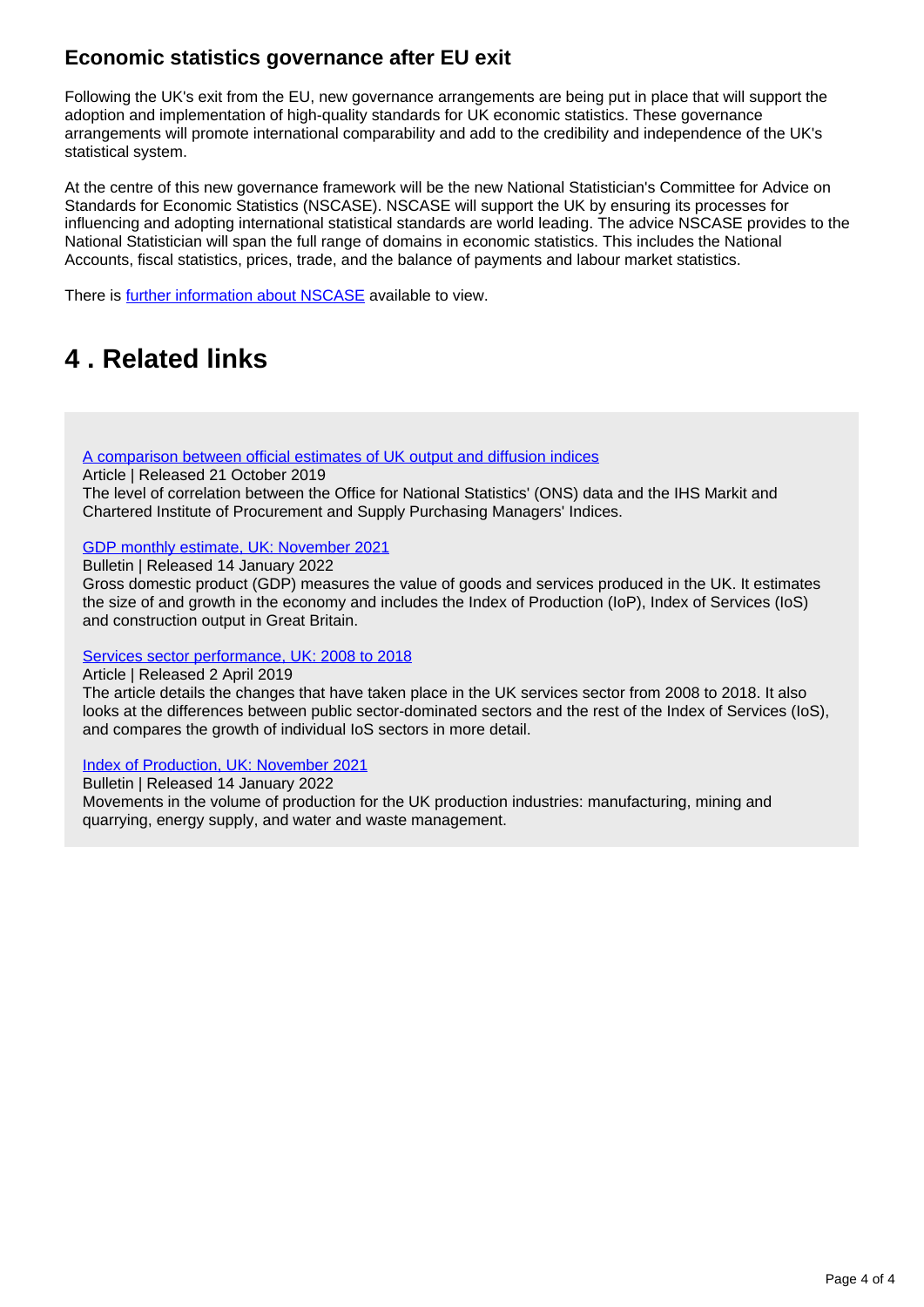### **IOS1**

#### **IOS: Index of Services** <sup>1</sup> **Chained volume indices of gross value added** <sup>2,3,4,5</sup> seasonally adjusted 2019 = 100

|              |                | Industry sections (SIC2007)                              |                    |                  |                  |                    |  |
|--------------|----------------|----------------------------------------------------------|--------------------|------------------|------------------|--------------------|--|
|              |                |                                                          |                    |                  |                  |                    |  |
|              |                |                                                          |                    |                  | <b>Business</b>  | Govern-            |  |
|              |                | Total                                                    | Distribution       | Transport,       | services         | ment and           |  |
|              |                | service                                                  | hotels and         | storage and      | and              | other              |  |
|              |                | industries                                               | restaurants        | communication    | finance          | services           |  |
| Section      |                | $G-T$                                                    | G and I            | H and J          | K-N              | $O-T$              |  |
| 2019 weights |                | 1000                                                     | 169                | 129              | 426              | 276                |  |
|              |                | S2KU                                                     | S2MV               | KI7B             | KI7L             | KI7T               |  |
| 2016         |                | 94.6                                                     | 98.1               | 83.7             | 97.6             | 93.5               |  |
| 2017         |                | 96.9                                                     | 100.7              | 86.7             | 99.3             | 96                 |  |
| 2018<br>2019 |                | 98.5<br>100                                              | 99.4<br>100        | 94.9<br>100      | 99.8<br>100      | 97.5<br>100        |  |
| 2020         |                | 91.2                                                     | 84.9               | 90.5             | 94.8             | 89.7               |  |
|              |                |                                                          |                    |                  |                  |                    |  |
| 2020         | Q <sub>3</sub> | 93                                                       | 94.3               | 90.1             | 94.2             | 91.8               |  |
|              | Q4             | 94                                                       | 87.5               | 92.4             | 96               | 95.7               |  |
| 2021         | Q1             | 92.6                                                     | 81.4               | 91.8             | 97.1             | 92.8               |  |
|              | Q <sub>2</sub> | 98.5                                                     | 98.7               | 94.2             | 97.4             | 102.2              |  |
|              | Q3             | 99.9                                                     | 102.1              | 96.6             | 98.1             | 102.9              |  |
| 2020         | Sep            | 94.4                                                     | 94.5               | 90.7             | 95.3             | 94.7               |  |
|              | Oct            | 95.1                                                     | 93.1               | 93               | 95.9             | 95.6               |  |
|              | Nov            | 92.7                                                     | 83                 | 91.9             | 95.6             | 95                 |  |
|              | Dec            | 94.3                                                     | 86.5               | 92.3             | 96.5             | 96.5               |  |
| 2021         | Jan            | 91.3                                                     | 79.6               | 91.7             | 96.4             | 90.6               |  |
|              | Feb            | 91.8                                                     | 81.5               | 91.2             | 96.7             | 90.8               |  |
|              | Mar            | 94.6                                                     | 82.9               | 92.6             | 98.2             | 96.9               |  |
|              | Apr            | 97.6                                                     | 94.6               | 93.9             | 97               | 101.5              |  |
|              | May<br>Jun     | 98.3<br>99.6                                             | 99.5<br>102        | 94<br>94.7       | 97.1<br>98.2     | 102.3<br>103       |  |
|              | Jul            | 99.6                                                     | 101.4              | 96               | 97.7             | 103                |  |
|              | Aug            | 99.7                                                     | 102.7              | 97.1             | 98               | 102                |  |
|              | Sep            | 100.4                                                    | 102.1              | 96.6             | 98.7             | 103.8              |  |
|              | Oct            | 100.9                                                    | 102                | 98               | 99               | 105.1              |  |
|              | Nov            | 101.5                                                    | 102.6              | 99.9             | 99.5             | 105.2              |  |
|              |                | Percentage change, latest year on previous year          |                    |                  |                  |                    |  |
|              |                | S222                                                     | S243               | <b>KI77</b>      | KI7G             | KI7O               |  |
| 2016         |                | 3.2                                                      | 2.5                | 7.4              | 3.2              | 1.6                |  |
| 2017         |                | 2.4                                                      | 2.7                | 3.5              | 1.8              | 2.7                |  |
| 2018         |                | 1.6                                                      | $-1.4$             | 9.5              | 0.5              | 1.5                |  |
| 2019         |                | 1.6                                                      | 0.6                | 5.4              | 0.2              | 2.6                |  |
| 2020         |                | $-8.8$                                                   | $-15.1$            | $-9.5$           | $-5.2$           | $-10.3$            |  |
|              |                | Percentage change, latest month on same month a year ago |                    |                  |                  |                    |  |
|              |                | S26Q                                                     | <b>S28R</b>        | KI7A             | KI7I             | KI7Q               |  |
| 2020         | Sep            | -6                                                       | $-5.7$             | $-10$            | $-5$             | $-5.9$             |  |
|              | Oct            | $-5.5$                                                   | $-6.7$             | $-7.7$           | $-5$             | $-5$               |  |
|              | Nov            | $-7.5$                                                   | $-16.7$            | $-7.7$           | $-4.2$           | $-6.4$             |  |
|              | Dec            | $-6.2$                                                   | $-13.4$            | $-7.4$           | $-3.7$           | $-5.1$             |  |
| 2021         | Jan<br>Feb     | $-9.4$<br>$-8.4$                                         | $-20.9$<br>$-18.3$ | $-7.6$<br>$-8.2$ | $-4.1$<br>$-3.4$ | $-11.4$<br>$-10.1$ |  |
|              | Mar            | 2.6                                                      | $-2.1$             | $-1.3$           | 0.6              | 10.8               |  |
|              | Apr            | 27.3                                                     | 82.4               | 17.8             | 9.2              | 41.9               |  |
|              | May            | 25.9                                                     | 69.6               | 17.4             | 9.6              | 40.6               |  |
|              | Jun            | 17.3                                                     | 31.8               | 9.8              | 6.8              | 30.4               |  |
|              | Jul            | 9                                                        | 11                 | 6.7              | 4.5              | 15.7               |  |
|              | Aug            | 6.9                                                      | 5.6                | 8.4              | 4.5              | 11.1               |  |
|              | Sep            | 6.4                                                      | 8                  | 6.5              | 3.5              | 9.6                |  |
|              | Oct            | 6.1                                                      | 9.6                | 5.4              | 3.2              | 9.9                |  |
|              | Nov            | 9.5                                                      | 23.5               | 8.7              | 4.1              | 10.8               |  |

1 The IOS output is designated as a National Statistic.

2 Indices reflect values measured at basic prices, which exclude "taxes less

subsidies on products".

3 Estimates cannot be regarded as accurate to the last digit shown.

4 Any apparent inconsistencies between the index numbers and the percentage<br> changes shown in these tables are due to rounding.<br>5 A complete run of data is available on the ONS website as a

Time series dataset dataset contract contract contract contract contract contract contract contract contract contract contract contract contract contract contract contract contract contract contract contract contract contr